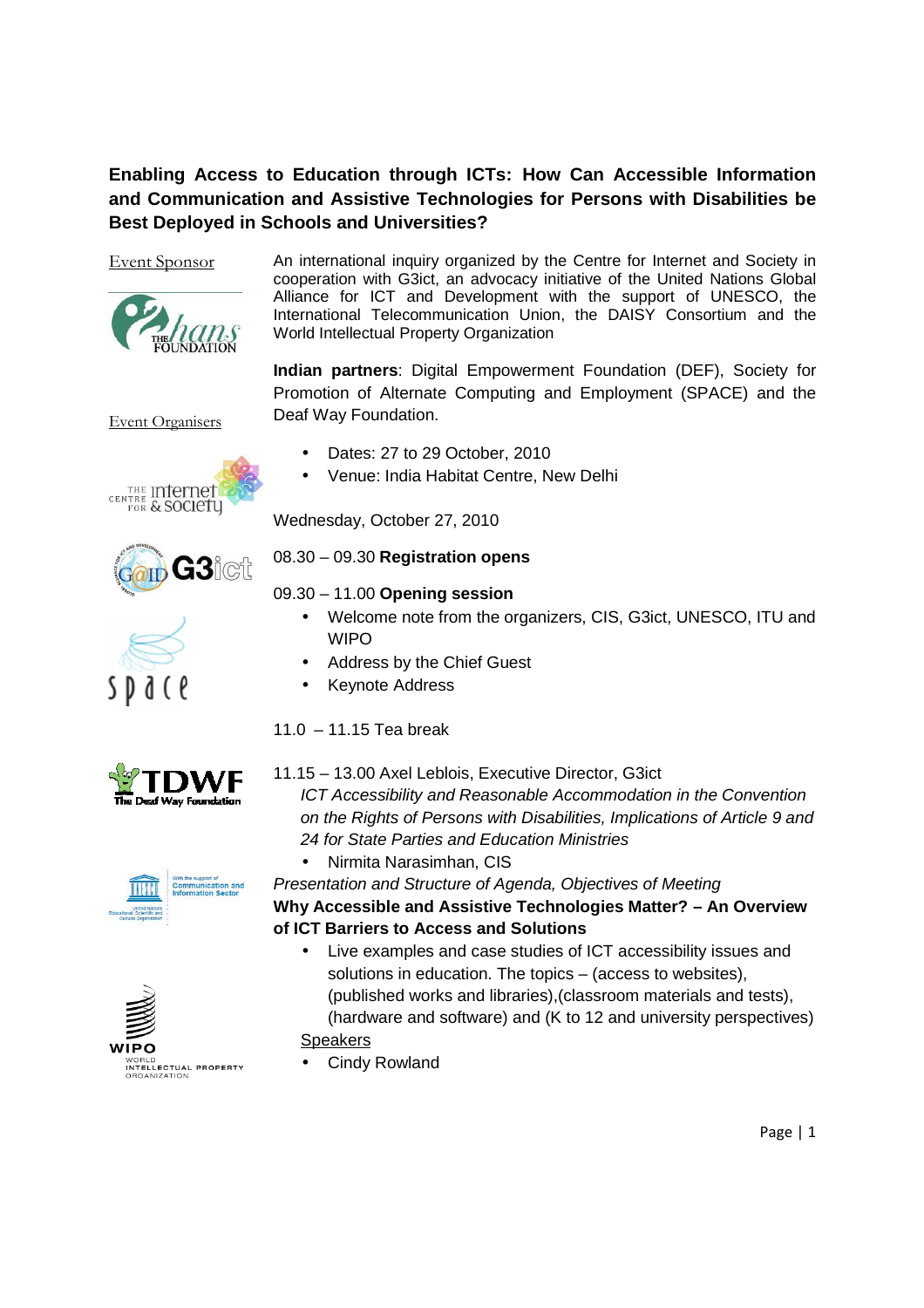



Visible and Hidden Barriers for Students and Faculty, Impact of Lack of Accessible ICTs for Students with Disabilities – An International Perspective

- Dr. Sushmita Mitra, National Institute of Open Schooling School Textbooks and Educational Resources – Making Distance Education Work
- Dr.Hemalata, Indira Gandhi National Open University ICT for Inclusion
- Representative from Ministry of HRD in Charge of Education (TBC)

Barriers and Initiatives of the HRD Ministry

Q & A discussion

13.00 – 14.00 Lunch break

# 14.00 – 15.30 **Beyond Accessibility: Implementing Assistive Technologies for Students with Disabilities**

- Live examples and demos. Topics (input / output devices), (screen readers), (text to speech and voice recognition), (language support) and Representatives of Inclusive Planet - (social networking and solutions for students with learning disabilities and what is needed to make it work?)
- The need for individual solutions and
- **Training and support essentials Speakers**
- Srinivasa Chakravartula An Overview of Assistive Technologies and Accessibility Tools
- Prof S R Mittal, Department of Education, University of Delhi Solutions Which are Required to Make Education Work in Universities and Colleges
- Harihara Kumar, Head, Deaf Way Education Unit, Hyderabad ICT Education for the Deaf, Challenges and Best Practices
- Representative from Ministry of IT (TBC) Challenges and initiatives for the MICT
- Professor Mamoru Iwabuchi University of Tokyo Development of ICT based assistive technology for minority languages

15.30 – 16.00 Tea break

# 16.00 – 17.30 **Shifting Paradigms for Accessible and Assistive**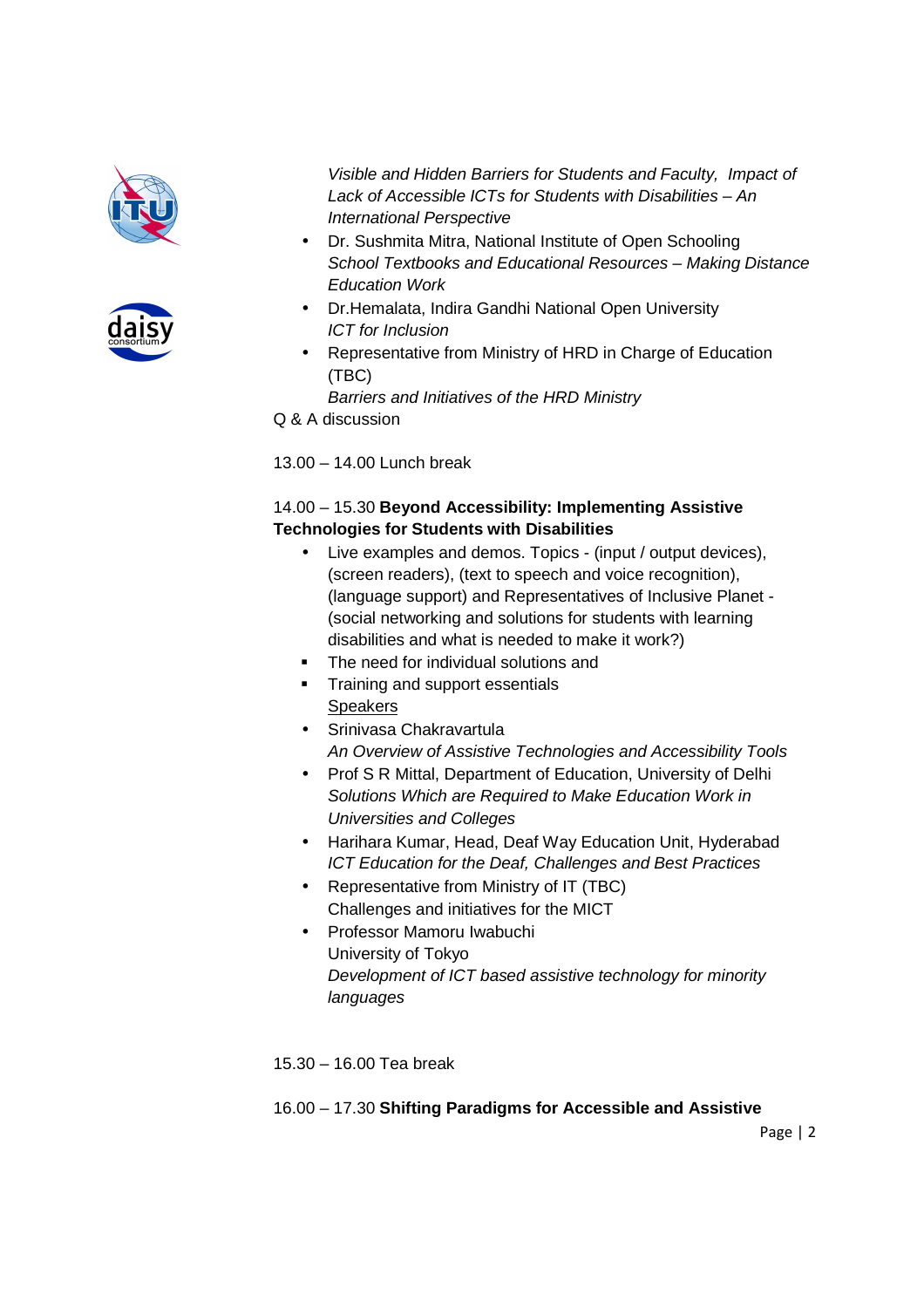## **Solutions: Can India Schools Leapfrog Current Solutions?**

Speakers

- Prabir Purkayastha and Microsoft Representative Open Source Software and Proprietary Software, The Need for **Interoperability**
- Susan Schorr, ITU Connecting Schools: Global Challenges and Solutions
- Claudio Giugliemma, President, Dominic Foundation (Switzerland) Accessible e-learning
- Dr.Hemalata- IGNOU ICT and Inclusion

17.30 **Adjournment, Announcements for Next Day Program**  Thursday, October 28, 2010

# 09.30 – 11.00 **Morning Session – UNESCO-CIS Case Studies Overview Education in ICTs Initiatives in the Asia Pacific Region: Success Stories**

Speakers

• Irmgarda Kasinskaite-Buddeberg, UNESCO and presentations by other case study presenters Band Case Studies Research Program Overview

James Mathew- Insite Professor Kenryu Dakamura University of Tokyo Mobile phones in special education.

11.00 – 11.20 Tea break

## 11.20 – 13.00 **Plenary Session with DAISY Speakers - The New Frontier for Access to Published Works: Success Stories and Roadblocks**

Speakers

- Hiroshi Kawamura Daisy Consortium Presentation
- Viji Dilip The Bookshare.org success story
- WIPO representative The Intellectual Property Challenge and the WIPO Negotiations
- Dr. Sam Taraporevala India's situation
- Discussion and Q & As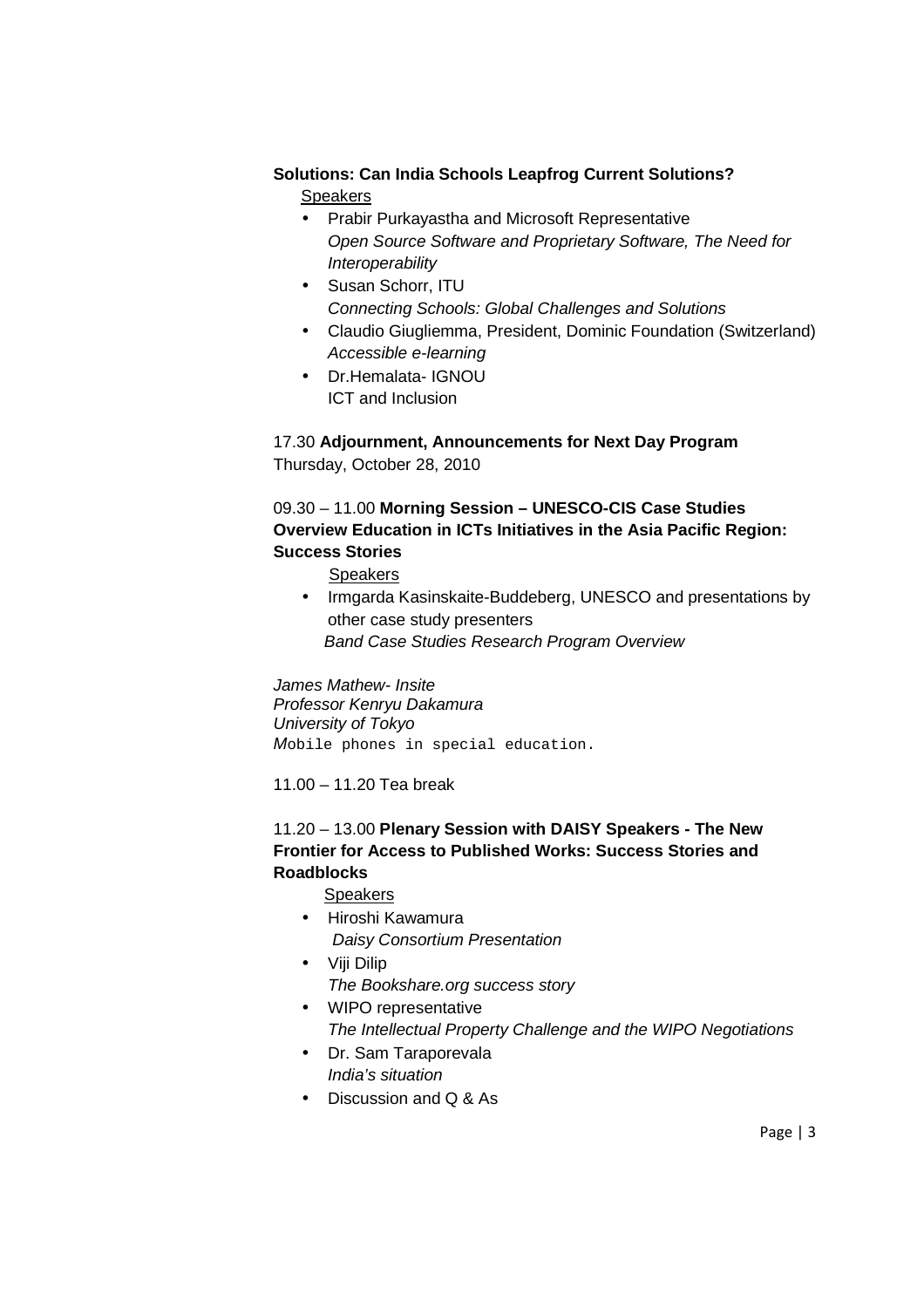#### 13.00 – 14.00 Lunch break

#### 14.00 – 15.30 **DAISY Best Practices for Educators**

Speakers

- George Kerscher Latest Technical Developments and Sample Implementations such as in DAISY Mathematics
- Prashant Ranjan Verma Over view of Hardware and Software Tools for Authoring and Playback of DAISY Books
- Birendra Raj Pokharel Sharing of Experiences on Implementation of DAISY Book Production and Distribution in Developing Countries
- Sharon Kerr, Macquaire University Accessibility Services, Australia

Nepal Best Practices in Providing Accessible Materials to Persons with Print Disabilities

15.30 – 16.00 Tea break

- 16.00 17.30 Break-out Sessions: Educators' Success Stories: Case Studies and Testimonials from India, Nepal, Bangladesh, Thailand and Sri Lanka
	- **Group 1: Primary education**
	- Group 2: Secondary education
	- Group 3: Tertiary education
	- Group 4: Vocational and lifelong learning

Each group covers

- Covers 2 to 3 case studies presented by field practitioners with Q&As
- Discuss key challenges and success factors as described by field practitioners

Agreed on key policy recommendations to be presented in plenary session

Moderator:

17.30 Adjournment

Friday, October 29, 2010

## 09.30 – 11.00 **Developing an ICT Accessibility and Assistive Technology Support Eco-system for Educators**